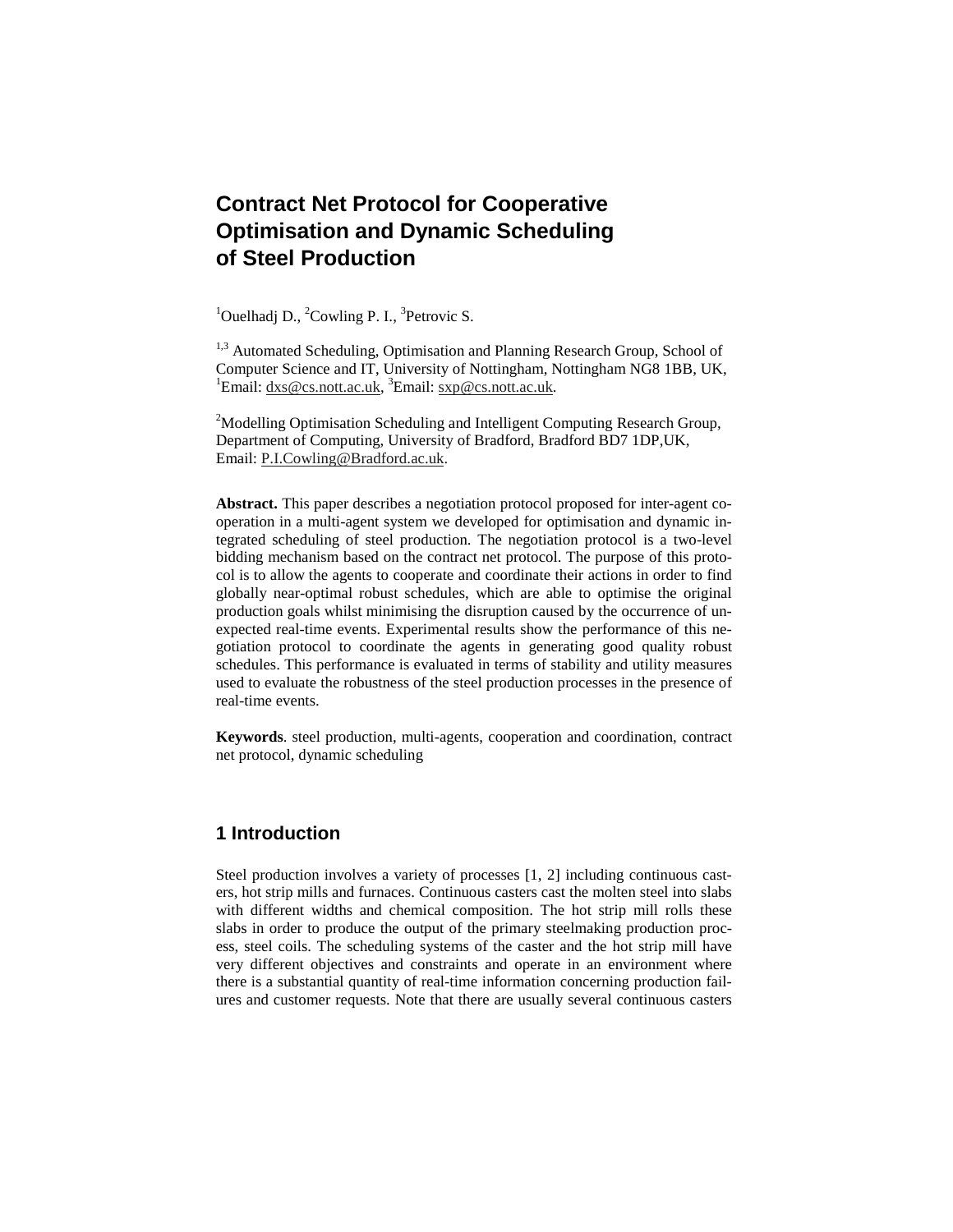that can supply a single hot strip mill with slabs. Due to the complexity of the steel production environment involving multiple distributed production processes, in our previous work, we proposed a multi-agent architecture for integrated dynamic scheduling of the hot strip mill and continuous casters [3, 4]. Each steel production process is represented by an agent, including the continuous caster agents (CCA), the hot strip mill agent (HSMA), the slabyard agent (SYA) and the user agent (UA). The HSMA performs the robust scheduling of the hot strip mill. The CCA performs the robust scheduling of the continuous caster. Robust scheduling focuses on building predictive/reactive schedules to minimise the effects of disruption while optimising some measures of performance for the realised schedule. The SYA communicates with the CCA(s) to convey details of the slabs requested by the HSMA, and maintains information on slabs already produced which are currently cooling down. The UA manages and announces the orders to produce, and allows outside input of data for dynamic changes of order conditions. These agents communicate by exchanging asynchronous messages formatted in XML (Extensible Mark-up Language). An experimental prototype was developed as a multi-thread application in Microsoft Visual C++/MFC.

In order for the agents to find global feasible schedules, the agents must cooperate and coordinate their local actions*.* The most widely used cooperation and coordination method is the Contract-Net Protocol (CNP). The CNP is a high level protocol for achieving efficient cooperation introduced by Smith [13] based on a market-like protocol. The CNP has been extensively used for inter-agent cooperation in dynamic production scheduling. Yams [9] is one of the earliest agent-based manufacturing system where part agents negotiate with resource agents to assign tasks to the resource agents using the CNP. Shaw [11] developed a dynamic scheduling system in a cellular manufacturing system, where the manufacturing cell agent could sub-contract work to other cells through a bidding mechanism to schedule the tasks. Lin and Solberg [5] used the CNP for inter-agent cooperation in a shop floor. In their model part agents enter the system with certain currency and negotiate with resource agents via a bidding mechanism. When a resource agent is in failure, it informs the corresponding part agent, and the latter proceeds to a renegotiation process on the operations in failure with the resource agents. Sousa and Ramos [14] used the CNP for dynamic scheduling in manufacturing systems. The task agents negotiate the operations of the task with the resource agents using the CNP. When a resource agent detects a malfunction, it sends a machine fault message to the task agents that have contracted its operations. The task agents renegotiate the operations in failure with other resource agents capable of performing the operations. Ouelhadj et al. [7] proposed a multi-agent autonomous architecture for dynamic scheduling in flexible manufacturing systems where resources agents negotiate using the CNP for a global schedule. Following the occurrence of real-time events, the resource agent of the resource in failure sends a failure message to the contractor resource agents specifying the operations in failure. On receiving the message, the corresponding resource agents renegotiate the operations in failure with other resource agents. Maturana and Norrie [6] proposed a mediator architecture, Metaphor I, for dynamic scheduling of virtual enterprises combining mediation and sub-tasking using the CNP. Mediator agents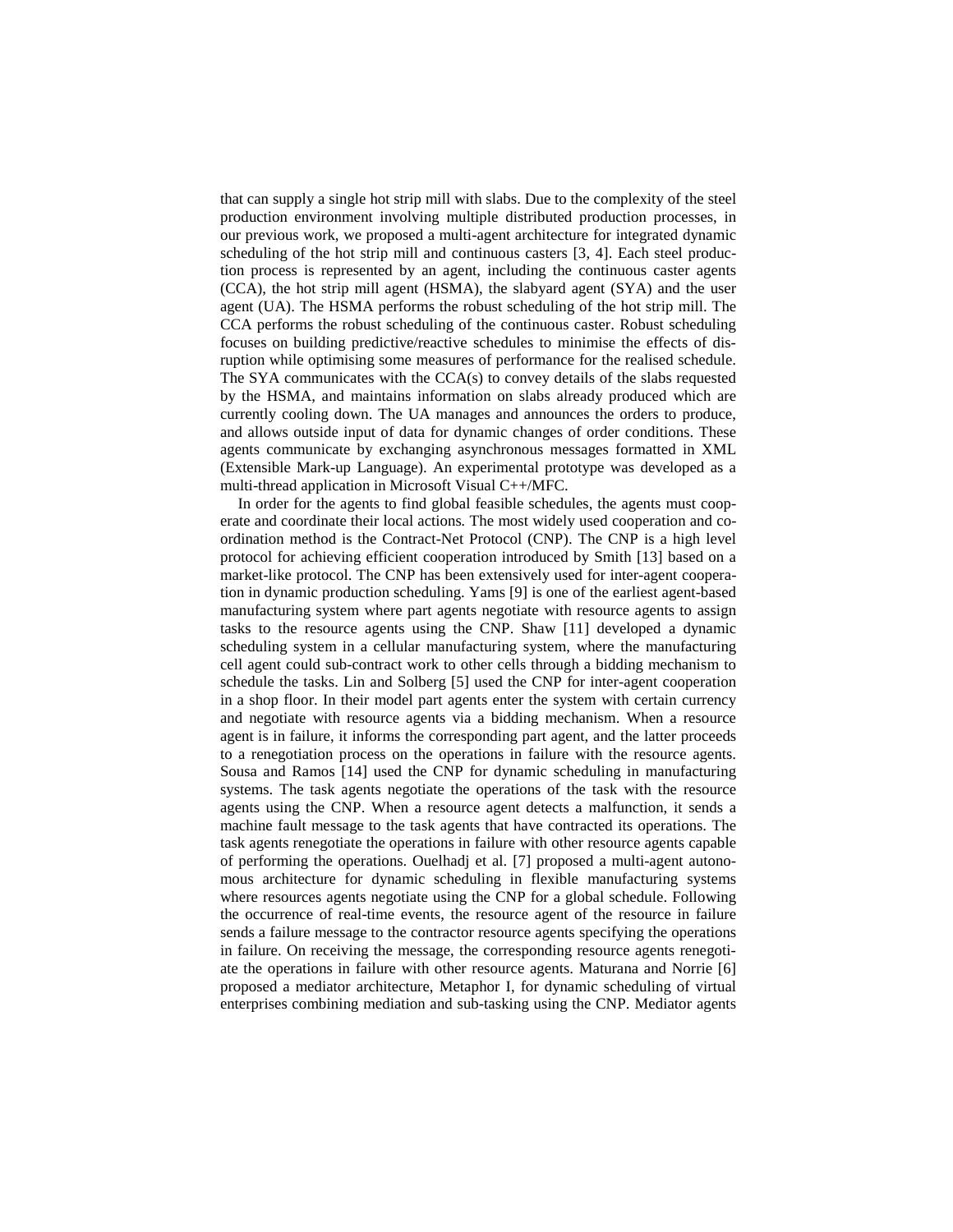are used to coordinate the resource agents using the CNP. A resource breakdown is simulated by introducing a breakdown period into the resource. Each job allocated within the halt-period is rescheduled to other available time slots found in the malfunctioning resource) or in a different resource. The same idea was adopted by Shen et al. [12] with Metaphor II, for integrating the manufacturing enterprise's activities. The manufacturing resource agents are coordinated by appropriate mediators by combining the mediation mechanism and the CNP. They defined several rescheduling mechanisms for different real-time events such as: rush orders, order cancellation, machine breakdown, etc. Recently leveled commitment contracts were proposed as an extension of the CNP for increasing the economic efficiency of contracts between self-interested agents in the presence of incomplete information about future events. Sandholm [10] described a leveled commitment contracting protocol for automated contracting in distributed manufacturing by giving the possibility for each agent to decommit from the contract by simply paying a decommitment penalty to the other contract party.

The research presented in this paper extends our previous work concerning the integration of the dynamic scheduling of the continuous caster and the hot strip mill in steel production using multi-agent systems. It focuses on inter-agent cooperation for optimal dynamic robust scheduling of steel production. Section 2 describes the negotiation protocol developed for cooperative optimisation and robust scheduling. Section 3 presents the cooperative robust scheduling in the presence of real-time events. The experimental results are presented in Section 4. Conclusions are presented in Section 5.

## **2 The negotiation protocol for cooperative optimisation and robust scheduling**

The HSMA and CCA(s) present different objectives and constraints and no agent possesses a global view of the entire agency, therefore cooperation is essential to allow the agents to adjust their local schedules in order to achieve global objectives and to react to the presence of real-time events. In this paper, we propose a negotiation protocol based on the contract net protocol for inter-agent cooperation. The negotiation protocol is a two-level bidding mechanism involving negotiation at HSMA-SYA level and SYA-CCA(s) level. At the HSMA-SYA negotiation level, the HSMA requests the supply of slabs from the SYA. At the SYA-CCA (s) negotiation level, the SYA requests the production of slabs not available in the slabyard from the CCA(s). In the CNP no agent takes any responsibilities before reaching mutual agreements on the tasks, which can cause the degradation of the global coordination performance. By attaching the commitment duration to the negotiation messages, the performance of the CNP is improved especially for dynamic environments where desired tasks and available resources may be continuously changing. The commitment duration specifies the time windows by which the agents must respond to a given negotiation message. The negotiation protocol is a three-step process, which begins after the session has been initiated by the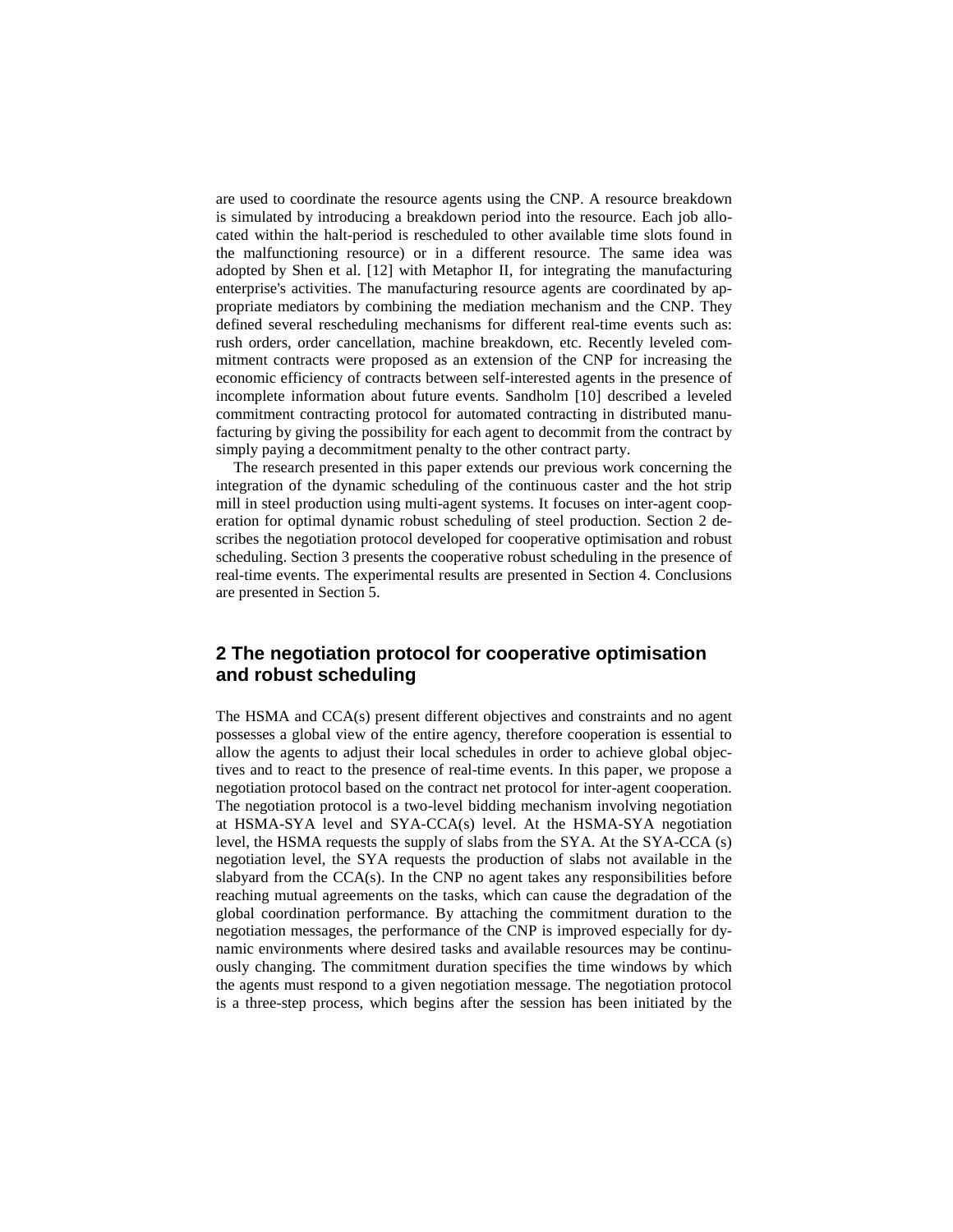UA, which sends a request message to the HSMA to produce a collection of coil orders. The order describes the grade (carbon and aluminium composition) and physical (weight, width, length, and thickness) properties of the coils and their due dates. The steps of the negotiation protocol are described above.

#### **2.1 Task announcement**

Upon receiving the request message from the UA, the HSMA generates a schedule of coils which satisfies the hot strip mill's constraints and maximises its objective function. Then, negotiation at the HSMA-SYA level starts. The HSMA issues an announcement message (HSMA-announcement) to the SYA to supply the slabs necessary to produce the coils, which have been scheduled. Due to hot strip mill hard constraints, the HSMA generates a number of sub-schedules (coffins) [4], and announces each sub-schedule separately to the SYA. The HSMAannouncement message describes the following information:

*Sender: HSMA, Receiver: SYA, Type: task announcement, Task specification: the list of slabs to produce with the description of their grade, dimensions, and the requested production ready time, Bid-reception deadline: the time by which the SYA must respond with a bid.*

Upon receiving the HSMA-announcement message, the SYA analyses the announcement and negotiation at the SYA-CCA level starts to identify the CCA to produce the non-available slabs in the slabyard. The SYA sends the SYAannouncement message to the CCA(s) to request the casting of slabs, which are not currently available in the slabyard. The SYA-announcement message describes the following information:

*Sender: SYA, Receiver: CCA, Type: task announcement, Task specification: the list of slabs requested by the HSMA which are currently not available in the slabyard with the description of their grade, dimensions, and the requested production ready time,*

*Bid-reception deadline: the time by which the CCA must respond with a bid.*

#### **2.2 Bidding**

A bid represents an offer to execute the task specified in the SYA-announcement concerning the production of the slabs non-available in the slabyard. Each CCA will inspect the SYA-announcement message and will decide whether or not it should respond with a bid, considering the quality of the caster schedule resulting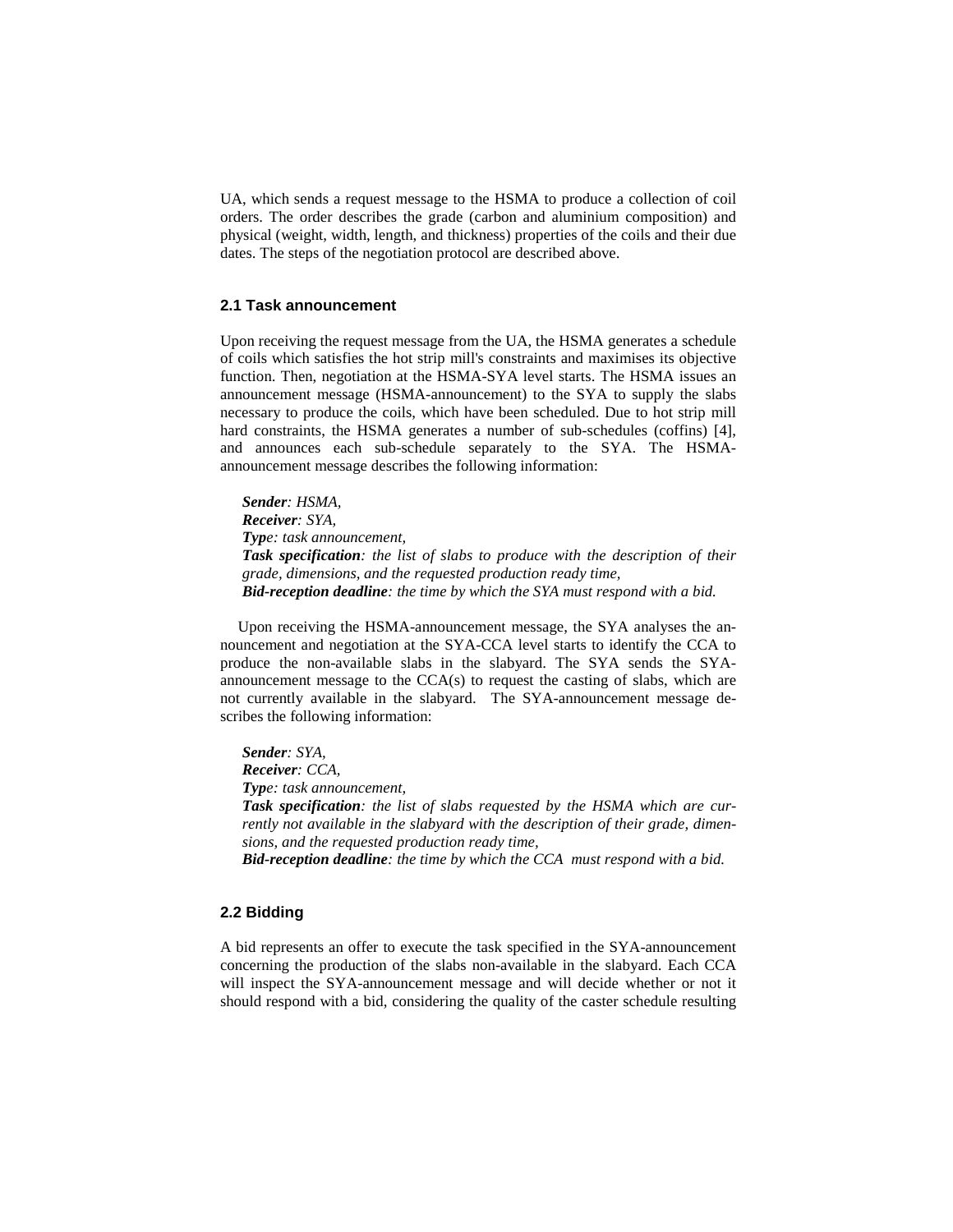from adding the requested slabs to its current engagements. If it chooses to respond, it will develop its locally optimised scheduling and sends a CC-bid message to the SYA. The CC-bid message describes the following information:

*Sender: CCA, Receiver: SYA, Type: bid, Bid specification: the slabs to produce with the proposed production dates, Bid-acceptance deadline: the time by which the SYA must respond with a contract.*

After receiving the bids before the bid-reception deadline, the SYA evaluates the CCA-bids and selects the best bid based on the earliest production date. The SYA sends a SYA-bid to the HSMA with the information about the available slabs in the slabyard and production dates of the slabs to be produced by the  $CCA(s)$  proposed in the selected bid. This bid is used at the HSMA-SYA negotiation level. The SYA-bid message describes:

*Sender: SYA, Receiver: HSMA, Type: bid, Bid specification: slabs available in the slabyard plus the slabs from the accepted CCA bid with the proposed production dates, Bid-acceptance deadline: the time by which the HSMA must respond with a contract.*

#### **2.3 Contracting**

After the HSMA has received the bid from the SYA, it can respond before the bidacceptance deadline with the following alternatives:

- Accept the bid and sends the award message to the SYA. The SYA on its turn sends the award message to the appropriate CCA before the bid-acceptance deadline. The production of slabs then can start.
- Accept a subset of the slabs in the bid and renegotiates the production of slabs with unsatisfied production dates. The HSMA restarts a re-negotiation session with a new announcement message, which specifies the slabs with unsatisfied production dates and an additional allowance tolerance on the width. Width tolerance is a relaxation on the width hard constraint, since a coil can be made from slabs having a variety of different physical dimensions. The renegotiation process iterates cyclically until the HSMA states that the solution matches the requirements of its schedule within acceptable tolerances.

A failure to send a contract message before the bid-accept deadline means the HSMA or the SYA is rejecting the bid.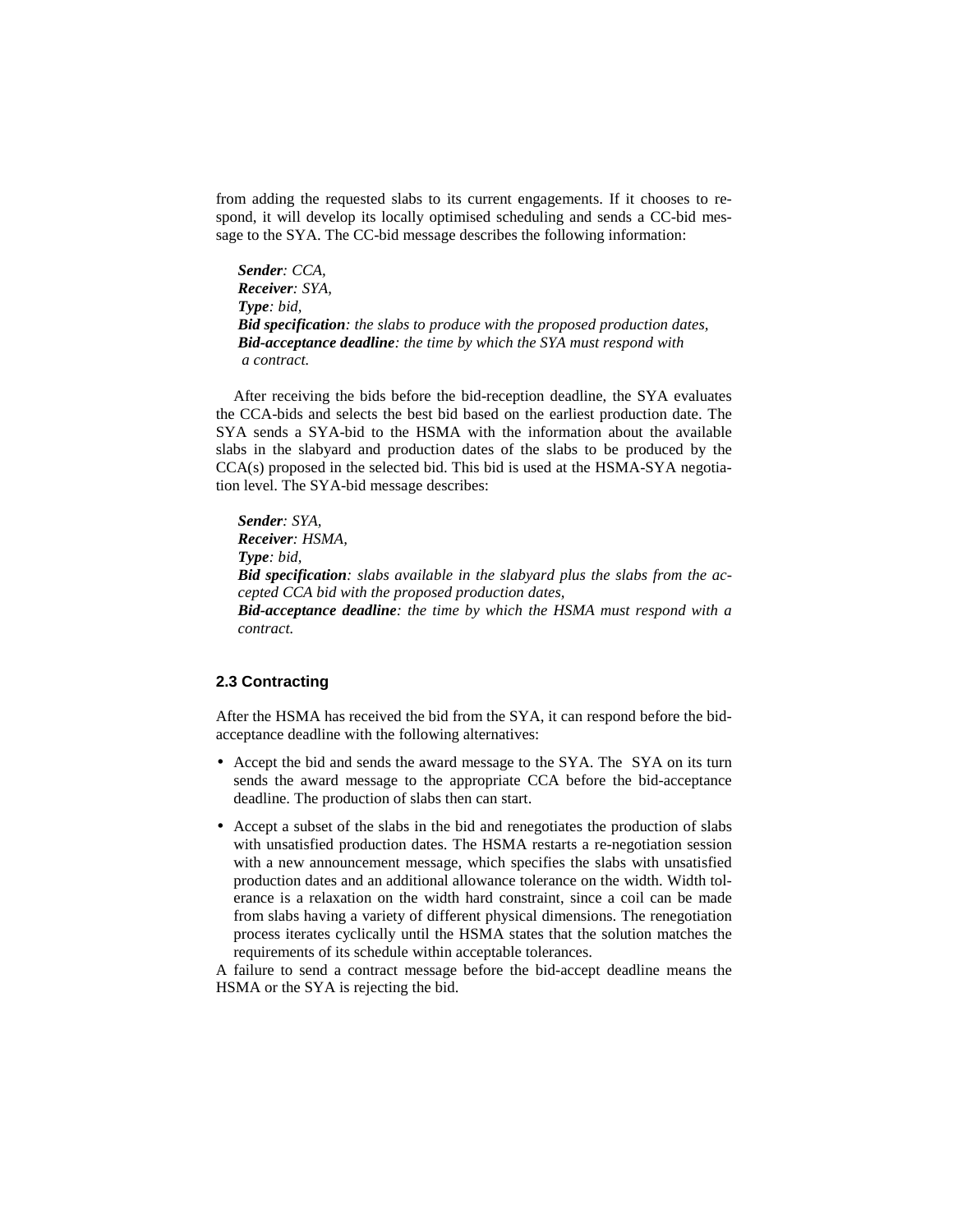# **3 Cooperative robust rescheduling**

In the proposed multi-agent architecture, both the hot strip mill and the continuous caster are subject to various real-time events. Among the most frequent real-time events that can occur on the continuous caster are heat of molten steel may arrive with wrong chemical composition. These real-time events can affect the hot strip mill production process by causing delayed delivery of slabs or failure to meet prescribed quality control standards of the slabs.

On the occurrence of real-time events, the CCA and the HSMA react locally to the real-time events and cooperate in order to define a globally feasible robust schedule. In order for the CCA and the HSMA to react locally to real-time events, we defined several domain-specific rescheduling strategies, as well as utility, stability and robustness measures. The CCA and the HSMA reschedule so as to maximise robustness. Robustness combines the maximisation of utility and the minimisation of stability. Utility measures the change in the value of the schedule objective function following the schedule revision. It is expressed by the difference between the value of the objective function of the new schedule after reacting into the real-time events and the objective function of the predictive schedule before taking into account real-time events. Stability measures the deviation from the original predictive schedule caused by schedule revision to quantify the undesirability of making large changes to the initial schedule unless absolutely necessary. For the CCA the stability is expressed by the weighted sum of the absolute difference between the original starting production time of each slab in the original schedule, and the new starting production time after the occurrence of the real-time event. On the HSMA, the stability is expressed by the sum of the absolute difference between the original completion time of each coil of the original schedule and the new completion time after the occurrence of the real-time event. For a detailed description of the utility, stability, robustness measures and rescheduling strategies refer to [8] for the CCA, and to [3, 4] for the HSMA.

The rescheduling strategies of the HSMA are: Do-nothing (NOT), Simple Replacement (SR), Closed Schedule Repair (CSR), Open Schedule Repair (OSR), Hybrid Open Schedule Repair (HOSR), Partial Reschedule (PR), and Complete Rescheduling (CR).

The rescheduling strategies of the CCA are: Insert-at- End Schedule Repair (IESR), Insert-Heat Schedule Repair (IHSR), Shift Schedule Repair (SHSR), Swap Schedule Repair (SWSR), Hybrid-shift-swap Schedule Repair (HBSR), and Complete rescheduling (CR).

When the CCA applies a rescheduling strategy to react to the real-time events heat with wrong chemical composition specification, it does a least commitment scheduling by proposing an alternative schedule which specifies the new production dates for the slabs in the current schedule. These new production dates are sent to the SYA in order to inform it on the new production dates. The SYA on receiving the message analyses the new production dates, and starts renegotiation at the SYA-CCA level with other CCA (s) to find alternative CCA that can produce the delayed slabs. If the SYA cannot manage to find the appropriate CCA to pro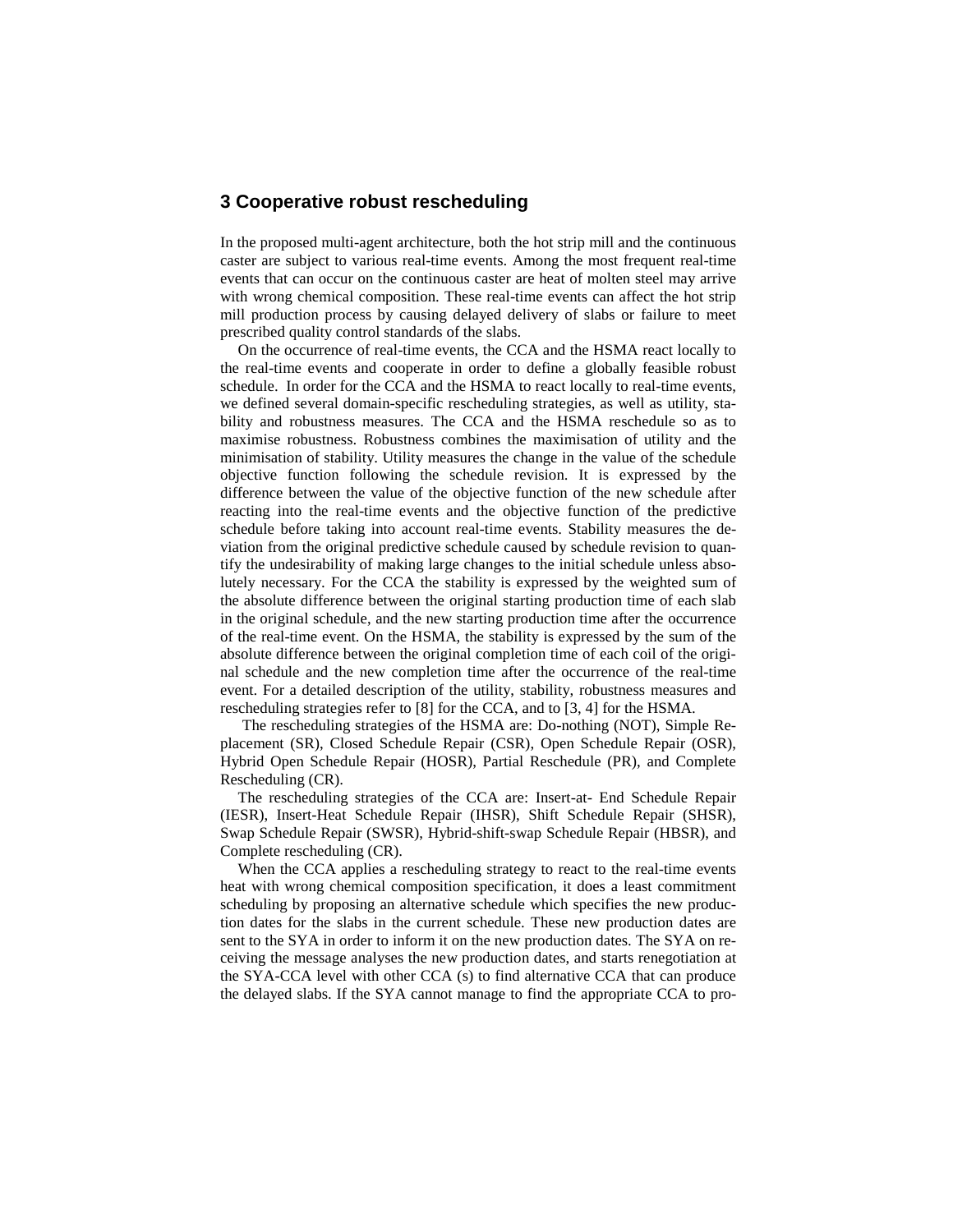duce on time the slabs in failure it will send an alert message to the HSMA on the delayed slabs which will not be available on time. The HSMA on receiving the message reacts to the real-time events by applying the rescheduling strategies so as to maximise robustness to find alternative slabs from the slabyard to be inserted into the gap. The HSMA sends a new announcement message to the SYA to request in real-time the remaining slabs of its current schedule found after reacting to the delayed slabs. These slabs should be available in the slabyard or in the process of casting.

### **4 Experimental results**

To show the performance of the negotiation protocol proposed to generate feasible global schedules in the presence of real-time events, we conducted several simulation experiments. In the simulation, the multi-agent architecture involves two  $CCA(s)$ , a HSMA, a SYA and a UA. We carried out 5 runs for various instances of data obtained from a steel manufacturer. For each run, 5 real-time events were generated on the  $CCA(s)$ . Each real time-event specifies up to 5 heats of molten steel with the wrong aluminium and carbon composition, which affects up to 4 slabs per heat. Each real-time event on the CCA can affect the production of up to 20 slabs on the HSMA. For each real-time event, both the HSMA and the CCA evaluate the best rescheduling strategy, which maximises the robustness to react to the real-time events. Note that low values of the stability measure yield low schedule disruption, and high values of the utility measure give a good value of the objective function.

Figure 1 presents a Gantt chart of a simulation run to illustrate the negotiation and re-negotiation sessions. The HSMA generates its optimal schedule of 150 orders using tabu search and requests the SYA to supply it with the slabs. On receiving the message, the SYA requests the CCA1 and CCA2 to produce 100 slabs not available in the slabyard. The CCA1 and CCA2 generate their local schedules using tabu search which is a sequence of 24 molten steel heats, and submit bids with different production dates of the slabs to the SYA. The SYA selects the CCA1 bid and submits its bid to the HSMA. We suppose in this example that the HSMA is satisfied with the production dates proposed and then it sends a contract to the SYA. The SYA on its turn sends a contract to CCA1. During production, real-time event1 occurred on the CCA1, which specifies that heat 2 and heat 3 are out of carbon and aluminium ranges which affects 9 slabs in total. The CCA1 reacts to the real-time events by applying HSR strategy and submits an alternative bid to the SYA which specifies the revised schedule. The SYA notices that 9 slabs will be late. Then it requests the CCA2 to produce the late slabs. The CCA2 bid cannot satisfy the required production dates. So the SYA sends an alert message to the HSMA on late slabs. The HSMA reacts to the real-time event by applying the CSR strategy and requests the revised schedule by the SYA. On the occurrence of real-time event 2 which affects 3 slabs of heat 6, the revised schedule of CCA1 does not affect the production dates of the slabs. The SYA on receiving the new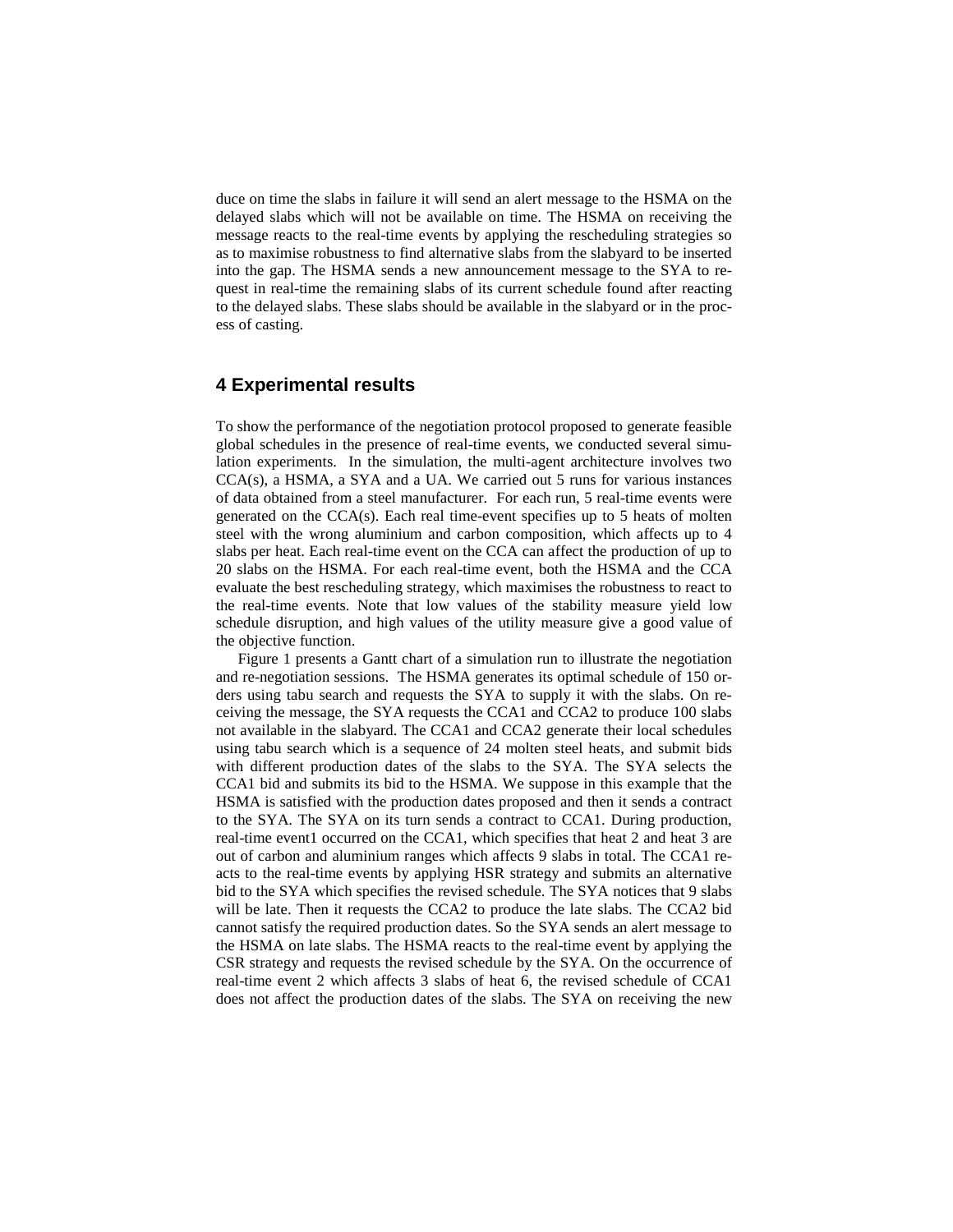

CCA1 bid on the revised schedule sends a contract message to the CCA1 since the slabs will still be produced on time by the CCA1.

**Fig. 1.** Gantt Chart of an example of negotiation and renegotiation sessions

Figure 2 and figure 3 show the performance of the utility and stability measures for various problem instances on both the CCA and the HSMA obtained by applying the schedule repair and complete rescheduling strategies. Each point is the new value of utility and stability after reacting to a real-time event. In figure 2, the experiment results show that usually schedule repair strategies (NOT, SR, CSR, OSR, HCSR, HOSR, HCSR, HOSR, PR) maintain a very good stability of the system and at the same time they can achieve a very good utility comparable to the one of complete rescheduling. Consequently, schedule repair strategies define more robust schedules to react to real-time events. Complete rescheduling is competitive with schedule repair strategies in terms of utility measure, but does not dominate the schedule-repair strategies, which attain similar utility, but for better stability. Similar results are observed on the CCA. Figure 3 shows that schedule repair strategies IESR, SWSR, SHSR, HBSR maintain a good stability measure compare to complete reschedule except IHSR because of the large number of heats added to the schedule. HBSR outperforms the other rescheduling strategies in both the utility and stability measures.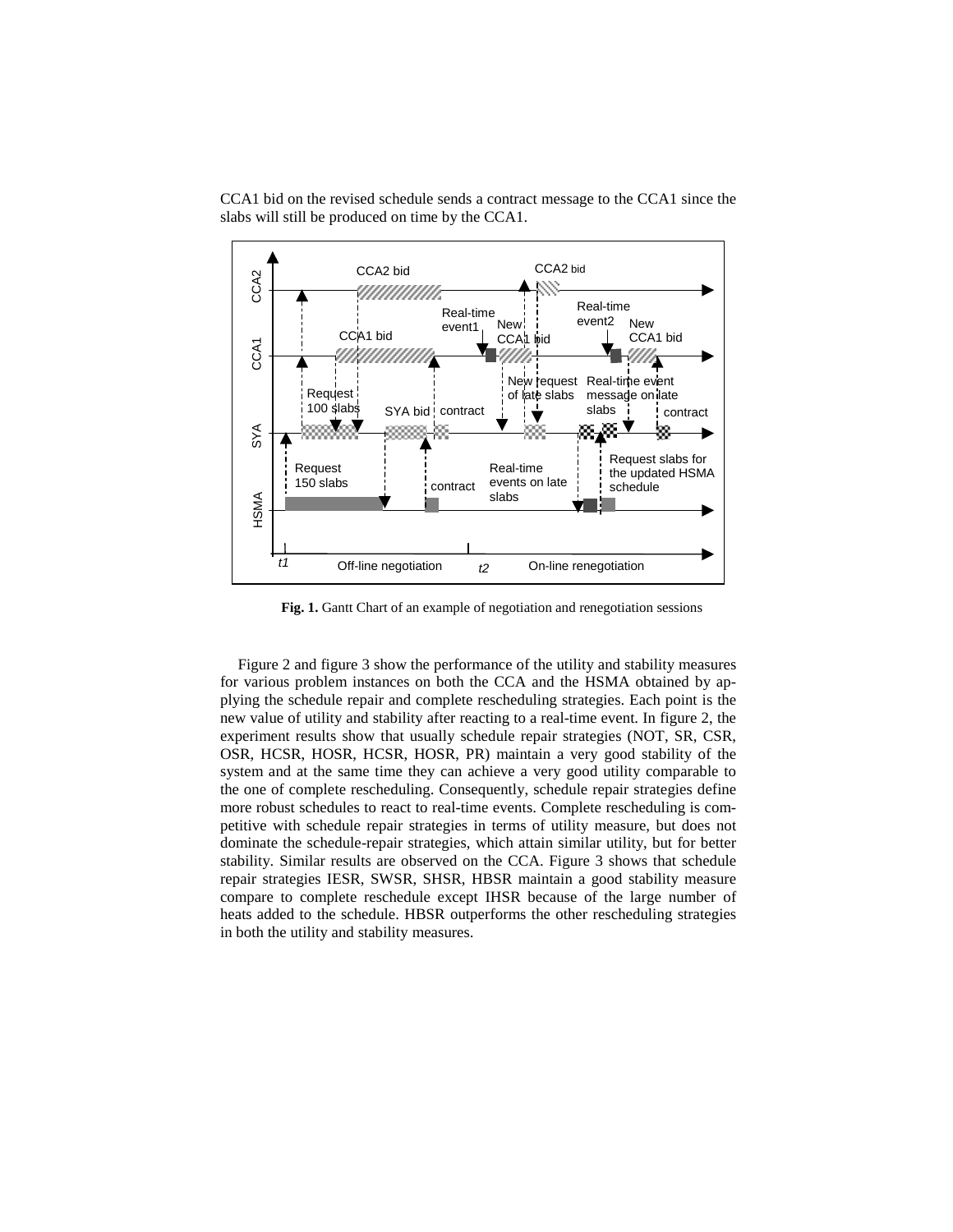

**Fig. 2.** Performance of the utility and stability measures of the CCA



**Fig. 3.** Performance of the utility and stability measures of the HSMA

# **5 Conclusion**

This paper has presented an inter-agent cooperation protocol for optimisation and dynamic scheduling in steel production. The cooperation protocol is a two level bidding mechanism based on the contract net protocol. The negotiation is a threestep process, which involves announcing, bidding and contracting at the HSMA-